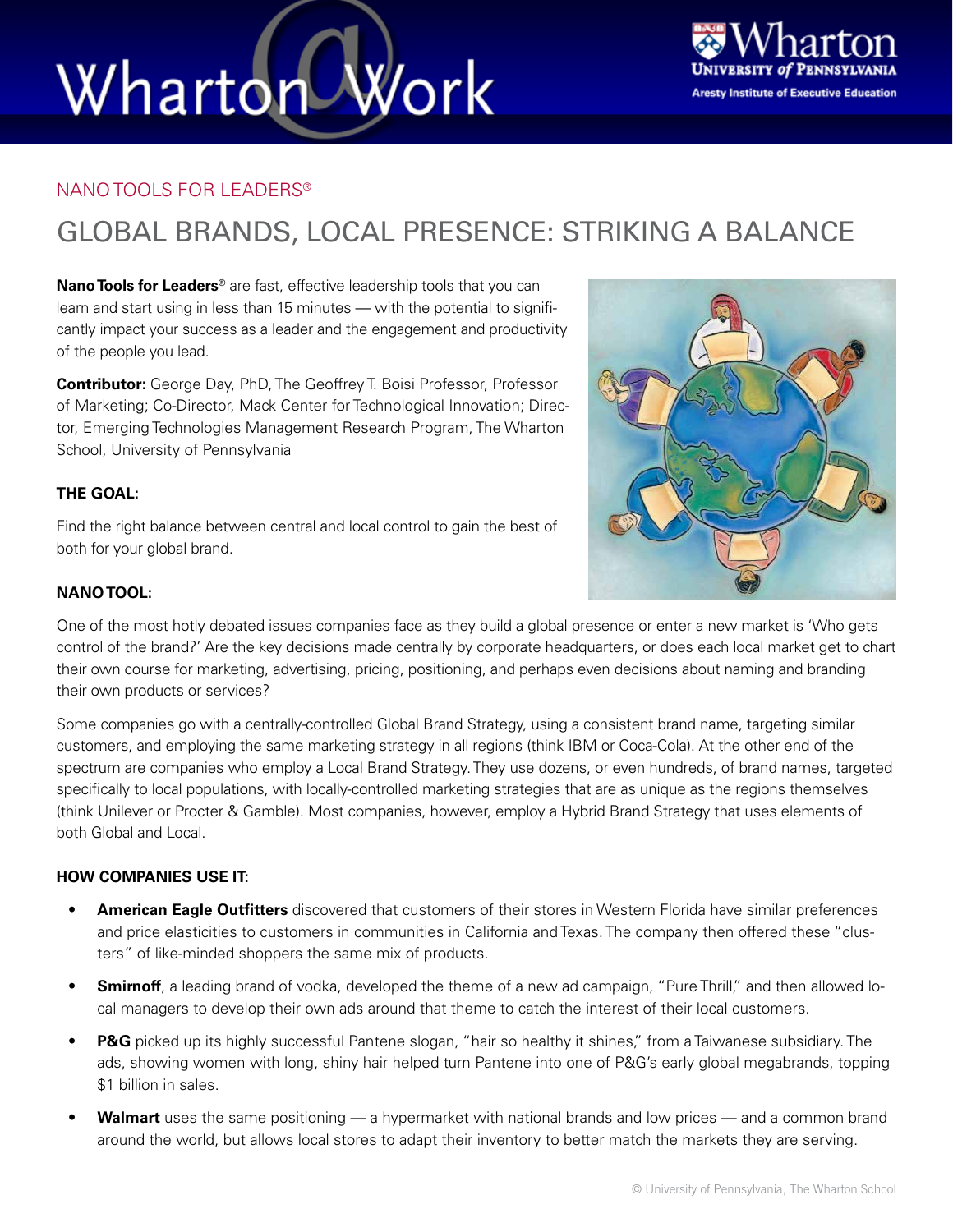### Work Wharton



**• Starbucks** developed training, operations, and product standards to ensure that contract vendors, such as Host Marriot, were offering the same high-quality cup of coffee at the airport stores they operated for Starbucks as would be offered in a Starbucks-operated store.

### **ACTION STEPS:**

Use the October Nano Tool for Leaders ([Going Global? Know Your Customers](http://executiveeducation.wharton.upenn.edu/wharton-at-work/1210/going-global-1210.cfm)) to determine whether a global or local strategy makes the most sense for your customers. Then use one or more of the approaches below to leverage the best of Global and Local for your brand.

- **1. Identify** "clusters of similarity" across your customer groups to drive down costs. By clustering your like-minded customers, you can remain sensitive to local markets while retaining the advantages of scaling. Suppliers and buyers can then direct the most effective mix of products or services to groups that share similar characteristics. The result is a lower investment of revenue and time, and customers who are more responsive to your product or service mix.
- **2. Leverage** local insights on pricing, distribution, and non-product marketing decisions. Instead of dismissing local market insights in favor of central control, allow local managers to adapt some decisions in a controlled way. Local managers might adjust promotional activities within a set of guidelines set by the firm, giving you both consistency and productive adaptation.
- **3. Access** global managers' knowledge. Success comes when managers openly share best practices and insights throughout the entire company, so find ways to use or develop a knowledge management system to facilitate regular communication around the work. This shared knowledge will maximize the value of insights gained from local and corporate offices.
- **4. Adapt** in the areas that are most important to local customers. You can retain a common brand and consistent positioning, and still allow local enterprises to make adaptations meet the needs of local consumers more effectively.
- **5. Balance** market access with attention to ensuring quality and building trust. Look to independent sales forces, suppliers, manufacturers, and vendors to capitalize on existing relationships and provide the kinds of access your company cannot gain on its own. But control and regulate those partnerships so you can maintain consistency.

#### **SHARE YOUR BEST PRACTICES:**

Do you have a best practice for balancing global reach and local presence? If so, please share it on our blog at Wharton's Center for Leadership and Change Management. <http://whartonleadership.wordpress.com/>

#### **ADDITIONAL RESOURCES:**

- The Global Brand: How to Create and Develop Lasting Brand Value in the World. Nigel Hollis (Macmillan, 2010). Offers a formula for determining brand strength based on familiarity) and marketing appeal to illustrate the market value and performance of brands. Analyzes five steps of customer commitment to a strong brand and the future of brand-building as a profitable investment.
- "In Search of Balance: Local Knowledge Within Global Organizations." Somya Joshi, Michael Barrett, Geoff Walsham, and Sam Cappleman. Judge Business School. University of Cambridge Working Paper Series, Sept. 2006. Provides research-based insights into why global organizations are challenged by global-local tensions within their knowledge communities and suggests what may be done to overcome them.